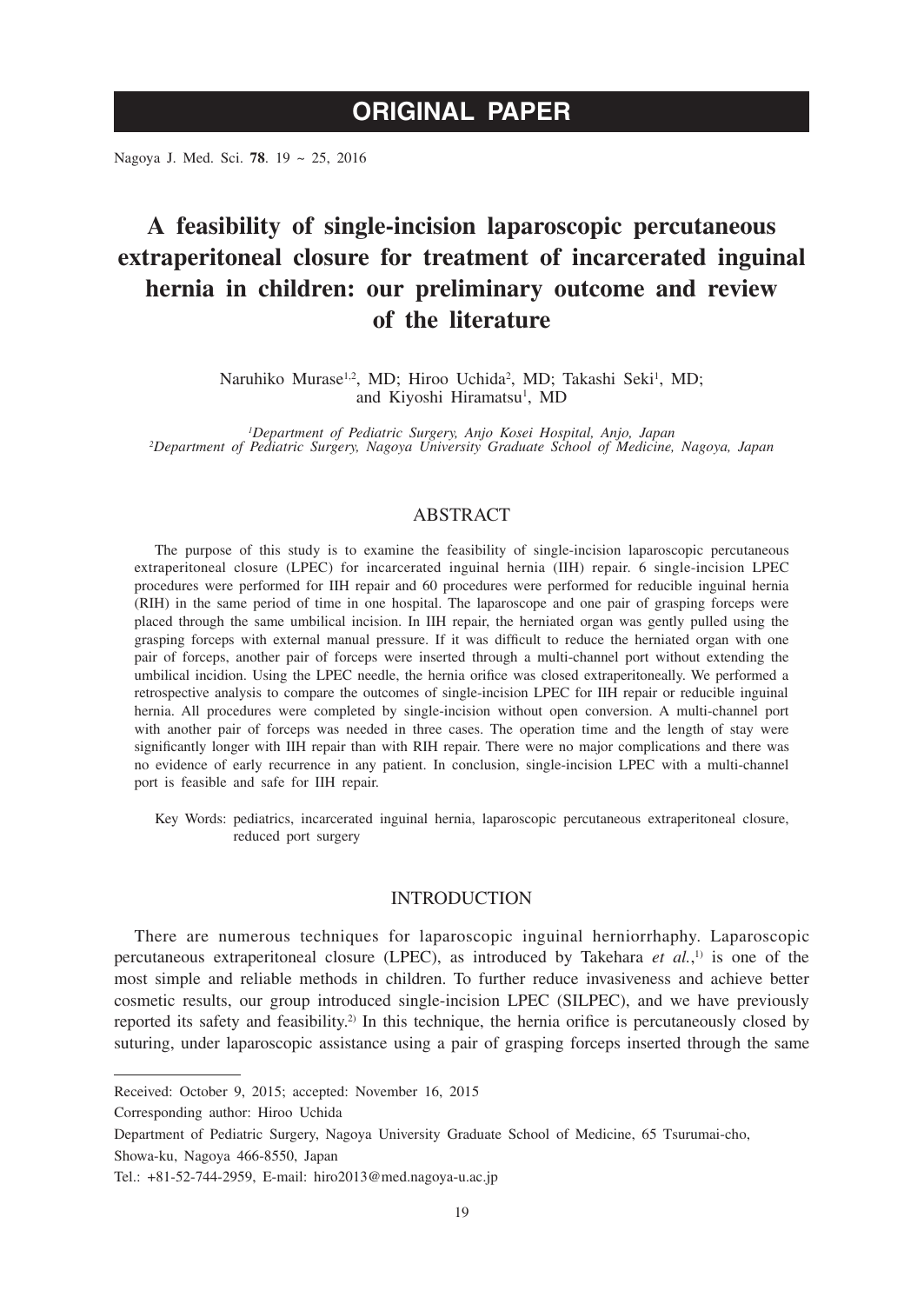#### Naruhiko Murase *et al.*

umbilical incision as the laparoscope. However, there are still several challenges to performing SILPEC for incarcerated inguinal hernia (IIH) repair. In IIH repair, it may be necessary to make an additional incision for reduction, and surgical procedures may be needed to repair the damaged herniated organ. Furthermore, the safety and feasibility of SILPEC for IIH repair are still unclear.

In this report, we performed a retrospective analysis to compare the outcomes of SILPEC for IIH repair or reducible inguinal hernia in the same period of time in one hospital. We present our preliminary results and review the literature about laparoscopic IIH repair.

## PATIENTS AND METHODS

### *Patients*

We reviewed 66 patients who underwent SILPEC for inguinal hernia repair at our hospital between April 2014 and November 2014. Presurgical manual reduction of the herniated organs was unsuccessful in six of these patients. Sixty patients with a reducible inguinal hernia and four patients with an IIH containing an ovary or omentum underwent elective surgery. Two patients with an IIH containing the intestine underwent emergency surgery soon after an unsuccessful manual reduction procedure. This study was approved by the Ethics Committee at our hospital.

#### *Surgical procedures*

Regardless of the herniated organs, all surgical procedures were started using the same technique, which was described by our group in a previous report.<sup>2)</sup> Under general anesthesia, the patients were placed in a supine position. Through a 1.0–1.5 cm vertical transumbilical incision, a 3 mm port was placed using an open technique for a 3 mm, 30° laparoscope. The abdomen was insufflated to 8–10 mmHg. One pair of 3 mm grasping forceps was inserted through the same transumbilical incision as the laparoscope, with a different entrance.

In IIH repair, the herniated organ was gently pulled using the grasping forceps under external manual pressure. If it was difficult to reduce the hernia using this technique, a wound retractor (Alexis Wound Retractor XS; Applied Medical, Rancho Santa Margarita, CA) was inserted through the umbilicus with remaining the same skin incision and only extending the fascia incision, and a silicon cap (Free Access; TOP Corporation, Tokyo, Japan) was mounted for use as a multi-channel port. Another pair of forceps was inserted through the multi-channel port. The herniated organ and the rim of the hernia orifice were pulled using both pairs of grasping forceps. If the herniated organ adhered to the hernia sac, an energy device was used to dissect the hernia. After successful reduction, the viability and mechanical damage of the reduced organ were assessed laparoscopically.

The hernia orifices were corrected using the same technique in all patients regardless of the presence/absence of peritoneal edema around the internal inguinal ring. A 19-gauge LPEC needle with nonabsorbable suture material was inserted into the inguinal region. Using the LPEC needle and the forceps, the hernia orifice was closed extraperitoneally with circuit suturing without leaving a peritoneal gap. Bilateral closure was performed in patients with a contralateral patent processus vaginalis.

#### *Data analysis and statistical considerations*

Data were retrieved from our institutional database and were reviewed retrospectively. The study ended at September 2015, and the status of each patient at that time was recorded. The data were compared between patients with an IIH and patients with a reducible inguinal hernia. Statistical analyses were performed using the  $\chi^2$  test for categorical variables and the Mann–Whit-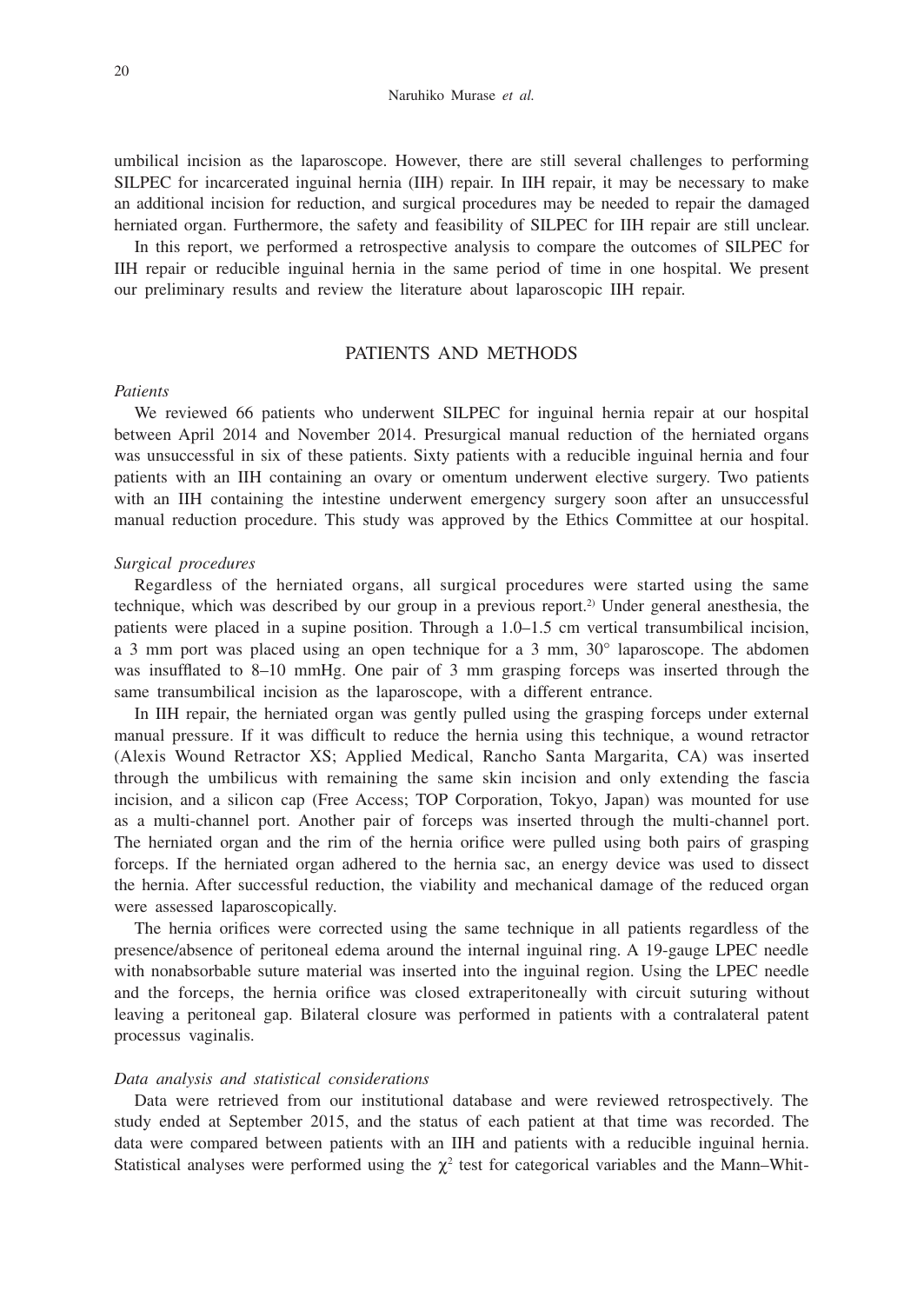

**Fig. 1** (A) The port and grasping forceps are inserted through a single transumblical incision. (B) If reduction was difficult using one pair of grasping forceps, a multi-channel port was inserted through the umbilical incision without extending the skin incision.

ney *U* test for continuous variables. Values of  $P < 0.05$  were considered statistically significant.

## RESULTS

All the procedures were completed by SILPEC without conversion or requiring an additional skin incision. The characteristics of patients and complications are presented in Table 1. Reducible inguinal hernia repair and IIH repair were comparable in terms of the patients' age, body weight, sex ratio, side of the hernia, and follow-up period. However, the operation time and the time from operation to discharge were significantly longer for IIH repair than for reducible inguinal hernia repair. There were no major complications and there was no evidence of early recurrence in any patient. The parents of all patients were satisfied with the cosmetic appearance of the resulting scar.

The characteristics of IIH repair are summarized in Table 2. The herniated organs were an ovary  $(n = 2)$ , omentum  $(n = 2)$ , sigmoid colon  $(n = 1)$ , and small intestine  $(n = 1)$ . In both cases of herniated ovary, the prolapsed ovary was reduced without difficulty using one pair of grasping forceps. In both cases of herniated omentum, a multi-channel port and a second pair of forceps were needed for reduction. In one of these cases in which the omentum adhered to the hernia sac, laparoscopic coagulating shears were needed for tissue dissection. In this case, the scrotum was swelling in 2 weeks after surgery. In both cases of herniated intestine, the prolapsed intestine was reduced using one pair of grasping forceps under external manual pressure to keep a laparoscopic view without disturbing bowel dilatation. Although in both of these cases the reduced intestines were congested and appeared to be nonviable, the damaged segment improved gradually in the peritoneal cavity. In the patient with a herniated small intestine, however, the intestinal serosa was injured during reduction. The wound retractor was inserted and the damaged intestine could be exteriorized and repaired without an additional skin incision. Both patients developed postoperative paresis of the intestine and oral intake started 2 days after surgery.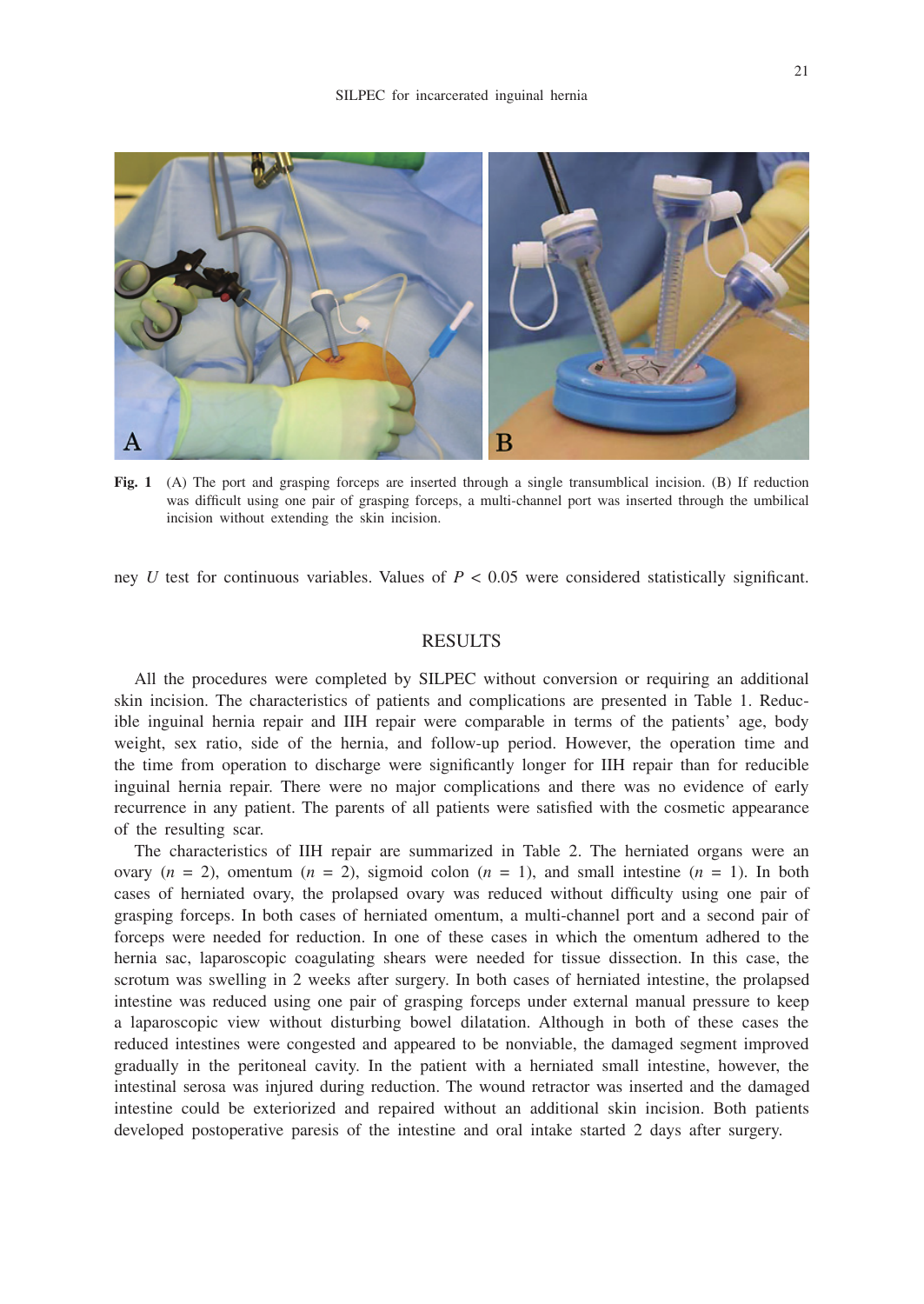|                                          | Reducible hernia | Incarcerated hernia | $P$ -value |
|------------------------------------------|------------------|---------------------|------------|
|                                          | $n = 60$         | $n = 6$             |            |
| Age $(mo)$                               | 54.5 (4–132)     | $11(5-104)$         | 0.07       |
| Body weight (kg)                         | $17.3(5.8-36.4)$ | $8.6(6.6-38.2)$     | 0.22       |
| Sex (male), $n$ (%)                      | 28 (46.7%)       | 3 $(50\%)$          | 0.88       |
| Side of hernia, $n(\%)$                  |                  |                     |            |
| Unilateral                               | 41 (68.3%)       | $3(50.0\%)$         | 0.39       |
| Contralateral patent processus vaginalis | 15(25%)          | $2(33.3\%)$         | 0.64       |
| <b>Bilateral</b>                         | 4 $(6.7\%)$      | $1(16.7\%)$         | 0.39       |
| Total operating time (min)               | $34(19-65)$      | $57(26-75)$         | $0.014*$   |
| Pneumoperitoneum time (min)              | $18(5-52)$       | $43(14-42)$         | $0.008*$   |
| Conversion, $n(\%)$                      | $0(0\%)$         | $0(0\%)$            |            |
| Hospital discharge (postoperative day)   | $1(1-1)$         | $1.5(1-5)$          | $< 0.001*$ |
| Follow-up time (mo)                      | $12(10-17)$      | $12(10-14)$         | 0.29       |
| Complications, $n$                       |                  |                     |            |
| Recurrence                               | $\Omega$         | $\overline{0}$      |            |
| Vas transection                          | $\Omega$         | $\Omega$            |            |
| Postoperative testicular atrophy         | $\overline{0}$   | $\Omega$            |            |
| Scrotal swelling                         | $\Omega$         | 1                   |            |
| Postoperative paresis of intestine       | $\Omega$         | $\overline{2}$      |            |

**Table 1** Characteristics of the patients with an inguinal hernia

Values are presented as the  $n$  (%) or median (range).

 $*$  *P* < 0.05

**Table 2** Characteristics of the individual patients with incarcerated inguinal hernia

| Case | Organ              | Side  | Age $(mo)$ | Weight (kg) | Operation<br>time (min) | Multi-channel<br>port used | Discharge<br>(POD) | Complication       |
|------|--------------------|-------|------------|-------------|-------------------------|----------------------------|--------------------|--------------------|
|      | Ovary              | R     | 5          | 7.6         | 26                      | No                         |                    |                    |
| 2    | Ovary              | B     | 5          | 6.6         | 47                      | No                         |                    |                    |
| 3    | Omentum            | L     | 57         | 20.8        | 55                      | Yes                        | 2                  | Scrotal swelling   |
| 4    | Omentum            | $B^*$ | 104        | 38.2        | 59                      | Yes                        |                    |                    |
|      | Sigmoid<br>colon   | L     | 13         | 9.4         | 58                      | N <sub>o</sub>             | 5                  | Intestinal paresis |
| 6    | Small<br>intestine | $B^*$ | 9          | 7.7         | 75                      | Yes                        | 4                  | Intestinal paresis |

POD: postoperative day; R: right; B: bilateral; L: left.

\*Contralateral patent processus vaginalis was observed during the operation.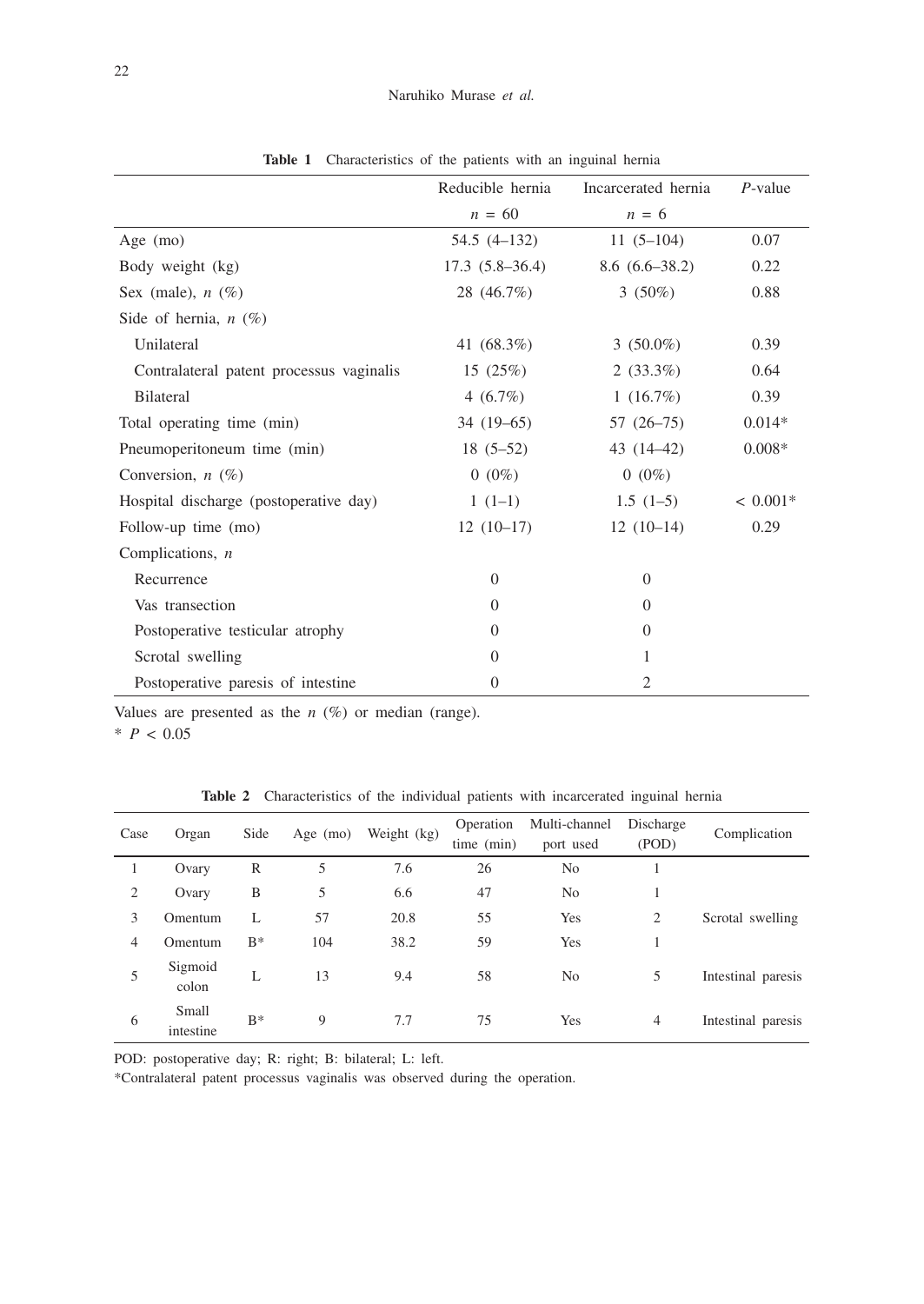

**Fig. 2** Case 6. (A) The herniated small intestine was reduced using one pair of grasping forceps and external manual pressure. (B) The herniated intestine was exteriorized and the injured serosa was repaired. (C) The hernia orifice was closed without leaving a peritoneal gap. (D) The parents of the patient were satisfied with the cosmetic appearance of the resulting scar.

## **DISCUSSION**

Although there are numerous techniques for laparoscopic inguinal herniorrhaphy, we previously reported that SILPEC produced excellent cosmetic outcomes.2) Furthermore, we consider that SILPEC is one of the most reliable methods because of the use of surefire sutures to completely enclose the hernia orifice without leaving a peritoneal gap, independent of any division of the distal sac.

The comparative studies of laparoscopic incarcerated inguinal hernia (unsuccessful preoperative manual reduction) repair in children were reviewed (Table 3).<sup>3,9)</sup> Kaya *et al.* reported that the laparoscopic approach is easier than an open approach because intraabdominal carbon dioxide insufflation widens the internal inguinal ring, which facilitates reduction.<sup>9)</sup> Esposito et al. reported three advantages of the laparoscopic approach: edematous cord structures are not touched, the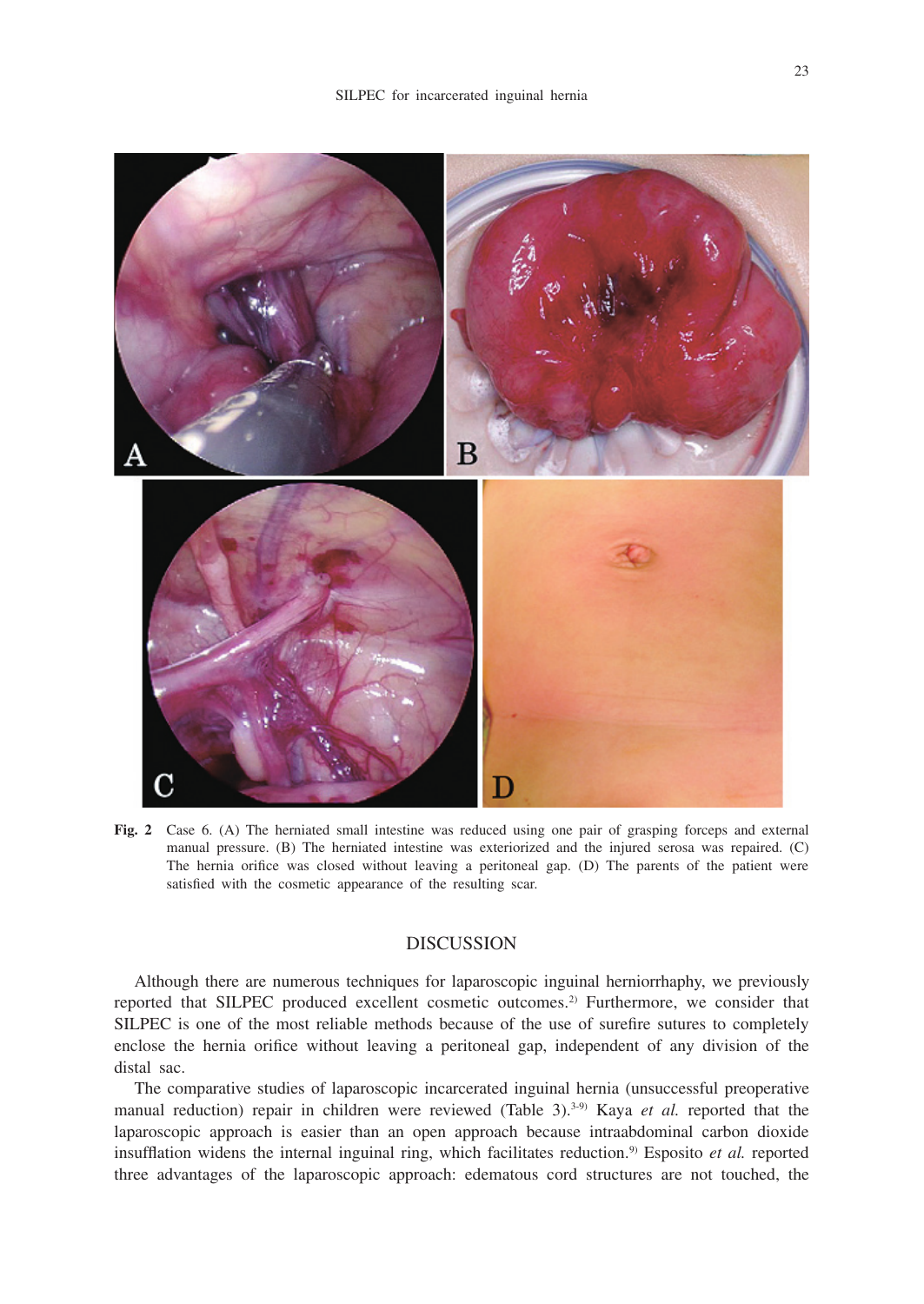|                                             | Zhou X                     | Mishra PK                             | Esposito C                               | Chan KW                              | Shalaby R         | Kaya M            |
|---------------------------------------------|----------------------------|---------------------------------------|------------------------------------------|--------------------------------------|-------------------|-------------------|
|                                             | (2014)                     | (2014)                                | (2013)                                   | (2011)                               | (2007)            | (2006)            |
|                                             | $n=17$                     | $n=4$                                 | $n=25$                                   | $n=5$                                | $n = 80$          | $n=29$            |
| Age $(mo)$                                  | $15(8-30)$                 | NA                                    | $18(1-96)$                               | $22(4-144)$                          | NA                | $10(0.8-84)$      |
| Sex (male), $n$ (%)                         | 15 (88.2%)                 | NA                                    | $15(60\%)$                               | <b>NA</b>                            | NA                | 23 (79%)          |
| Side of hernia (right), $n$ (%)             | 11 $(73%)$                 | NA                                    | 19(76%)                                  | <b>NA</b>                            | <b>NA</b>         | 20(69%)           |
| Contralateral patent<br>processus vaginalis | 2(13%)                     | NA                                    | NA                                       | 1 $(20\%)$                           | NA                | NA                |
| Organ                                       | bowl and<br>ovary          | bowl $(n=3)$ ,<br>appendix<br>$(n=1)$ | ovary $(n=9)$ ,<br>bowl $(n=9)$          | bowl $(n=3)$ ,<br>omentum<br>$(n=1)$ | bowl and<br>ovary | bowl and<br>ovary |
|                                             |                            |                                       | omentum<br>$(n=5)$ ,<br>appendix $(n=2)$ | Meckel<br>diverticulum<br>$(n=1)$    |                   |                   |
| Necrosis of herniated organ,<br>$n$ (organ) | $\overline{0}$             | 1 (appendix)                          | $\mathbf{0}$                             | 1 (Meckel)<br>diverticulum)          | $\theta$          | $\mathbf{0}$      |
| The number of ports                         | $1 - 2$<br>(transumblical) | 3                                     | 3                                        | 3                                    | 2                 | 3                 |
| Total operating time (min)                  | $30(25-40)$                | NA                                    | $30(18-41)$                              | $90(20-145)$                         | <b>NA</b>         | <b>NA</b>         |
| Conversion, $n$ (%)                         | $\Omega$                   | $\Omega$                              | $\overline{0}$                           | $\Omega$                             | $\Omega$          | $\theta$          |
| Major Complications                         | none                       | NA                                    | reccurence<br>$(n=1)$                    | none                                 | none              | none              |

**Table 3** The comparative studies of laparoscopic incarcerated inguinal hernia (unsuccessful preoperative manual reduction) repair in children

Values are presented as the  $n$  (%) or median (range).

NA: not available

reduction is performed under direct vison, and it is possible to inspect the herniated organ.<sup>5)</sup> To date, however, there have been only one reports regarding reduced port surgery for IIH repair. Zhou *et al.* reported an approach using two intraumbilical incisions in which the anterolateral part of the internal inguinal ring was cut if reduction was difficult with one pair of forceps.<sup>3)</sup> However, at least two pairs of forceps are needed to fully confirm whether or not the incarcerated organ is reducible. Furthermore, to avoid recurrence, it is important to keep the hernia orifice without injuring the peritoneum around the inguinal ring. On the assumption that the greatest extent of reduction is made possible by pulling the herniated organ and dilating the rim of the hernia using two pairs of forceps without cutting the inguinal ring, we used a wound retractor and a silicon cap for a multi-channel port if the reduction was difficult with one pair of forceps.

This report includes six cases of IIH repair by SILPEC. All of the procedures were completed without conversion or making an additional skin incision. We could reduce all of the ovaries and intestines using only one pair of grasping forceps and external manual pressure. The ovaries, in particular, were reduced relatively easily. Takehara *et al.* reported the efficacy of LPEC for irreducible ovarian hernias, and found that 78.6% (11/14) of cases could be corrected by laparoscopic methods only.<sup>10)</sup> In our report, both cases of herniated omentum were difficult to reduce with one pair of forceps, and required a multi-channel port. The herniated omentum sometimes adheres to the distal sac, and it is important to deal with such cases appropriately in order to prevent scrotal swelling. IIH containing intestinal tissue is a good indication for laparoscopic repair because the herniated intestine, although it may seem nonviable, might recover some time after reduction under laparoscopic inspection. Our technique using a wound retractor allowed us to exteriorize the damaged intestine without making an additional skin incision, because the pediatric abdominal wall is flexible and many intestinal IIHs occur during infancy. In the previous